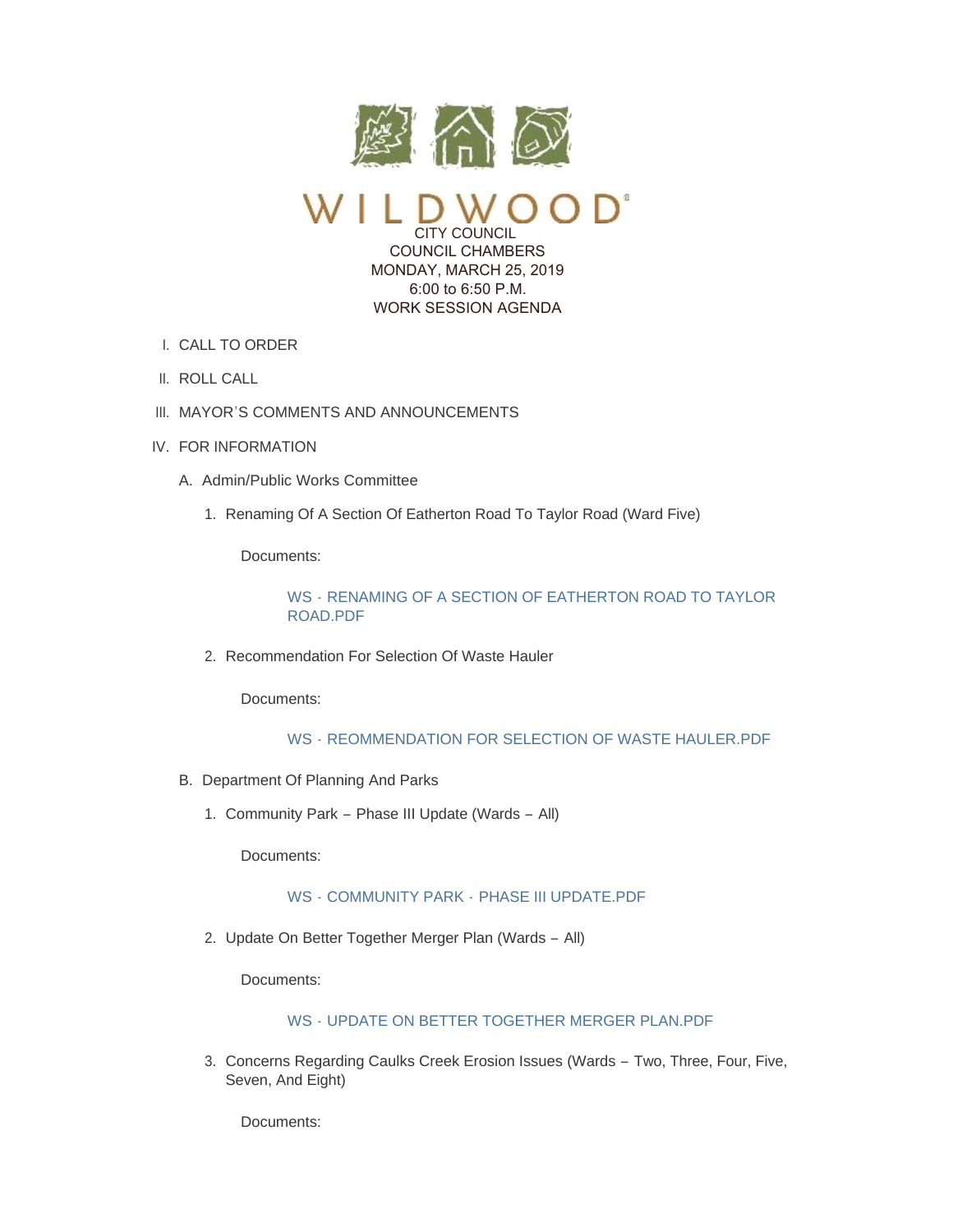#### WS - [CONCERNS REGARDING CAULKS CREEK.PDF](https://www.cityofwildwood.com/AgendaCenter/ViewFile/Item/19515?fileID=25720)

- C. Director Of Public Works/City Engineer
	- 1. Options For The Treatment Of Sweet Gum Trees (Wards All)

Documents:

WS - [OPTIONS FOR THE TREATMENT OF SWEETGUM TREES.PDF](https://www.cityofwildwood.com/AgendaCenter/ViewFile/Item/19517?fileID=25750)

- D. Historic Preservation Commission
	- 1. Proposal For The Development Of Plans For Bid Specifications In Association With The Reconstruction Of The Essen Log Cabin (Wards – All)

Documents:

WS - [PROPROSAL FOR THE DEV. OF PLANS FOR BID SPC. REC. OF](https://www.cityofwildwood.com/AgendaCenter/ViewFile/Item/19519?fileID=25721)  ESSEN LOG CABIN.PDF

- E. Planning And Parks Committee
	- 1. Wildwood Greenway Corridor Phase 6 (Ward One)

Documents:

WS - [WILDWOOD GREENWAY CORRIDOR -](https://www.cityofwildwood.com/AgendaCenter/ViewFile/Item/19521?fileID=25722) PHASE 6.PDF

2. Accounting Of City Donated Funds To The Pond Athletic Association (PAA) (Wards – All)

Documents:

WS - ACCOUNTING FOR CITY DONATED FUNDS TO PAA PDF

3. Kayak Day On The Meramec River (Wards - All)

Documents:

## WS - [KAYAK DAY ON THE MERAMEC RIVER.PDF](https://www.cityofwildwood.com/AgendaCenter/ViewFile/Item/19523?fileID=25724)

Ward Five Neighborhood Park Bid Schedule (Ward – Five) 4.

Documents:

### WS - [WARD FIVE NEIGHBORHOOD PARK BID SCHEDULE.PDF](https://www.cityofwildwood.com/AgendaCenter/ViewFile/Item/19524?fileID=25725)

5. Update Report On Facility Reservations, Event Registrations, And Ongoing And Long-Term Maintenance Costs For Parks And Trail Facilities (Wards – All)

Documents:

WS - [UPDATE REPORT ON FAC. RES. EVT. REG. OG AND LT MAIN.](https://www.cityofwildwood.com/AgendaCenter/ViewFile/Item/19525?fileID=25726)  COSTS.PDF